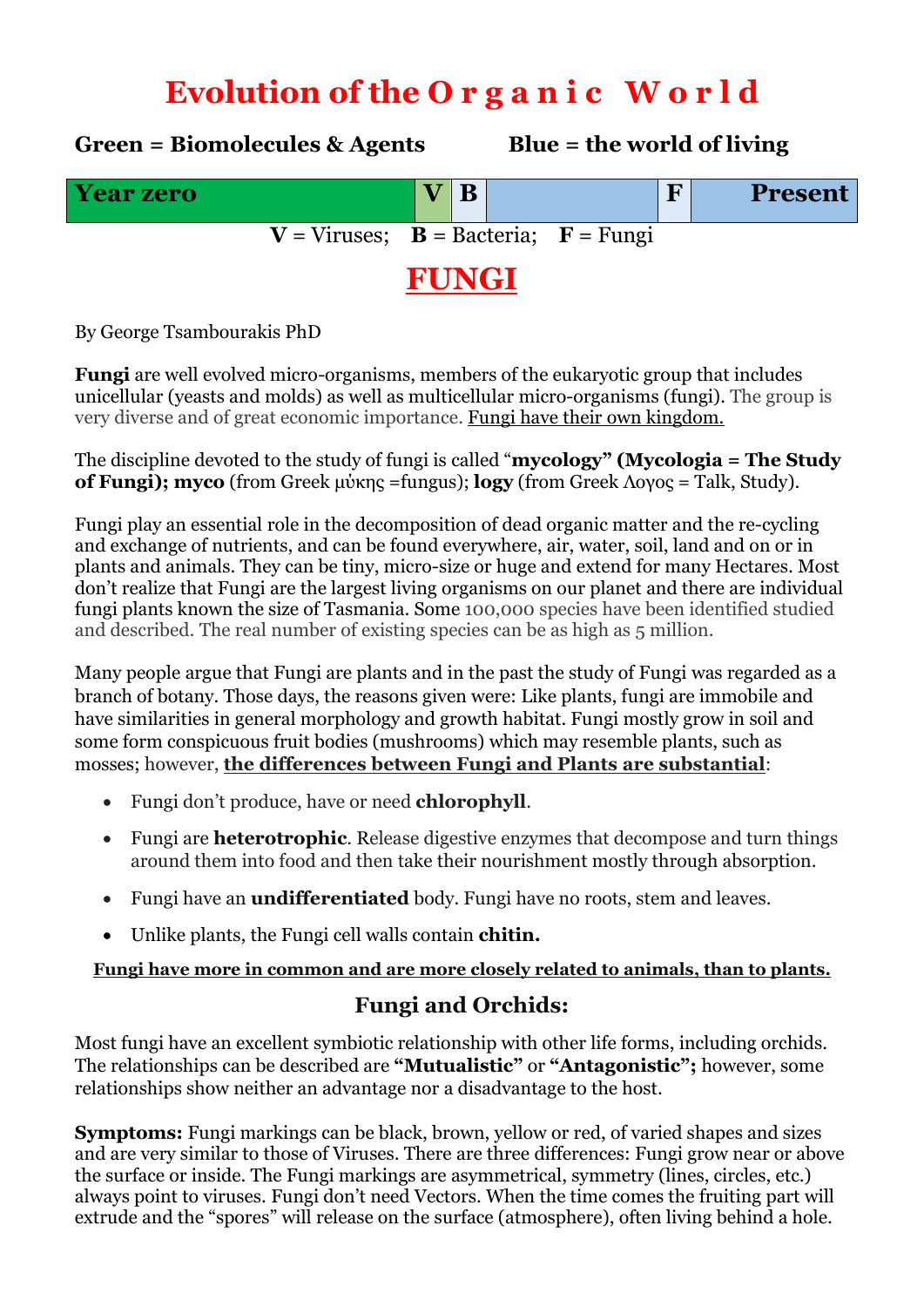**Diseases:** There are about 120 fungi known to attack orchids. Diseases caused by fungi are; Blight, Rust, Smut, Rot (Leaf, Stem, Crown, Pseudo blub), Anthracnose, Necrosis & Chlorosis.

**Treatment:** Fungal diseases, unless in a very advanced stage, can be easily controlled through the use of fungicides. Systemic fungicides are good to use. Old fashion, traditional fungicides do a very good job and are eco-friendly. It is wise to use a variety of fungicides, each with different active constituents. Overusing the same one may result in the creation of new, fungicide resistant, fungi strains.

#### **Mycorrhizal fungi**

The symbiosis between orchids and mycorrhizal fungi is known and very significant. Orchids produce tiny seeds with limited nutrient reserves. After the germination of the seeds, mycorrhizal fungi help the embryos, and later the adult plants, to increase their uptake of nutrients such as nitrates and phosphates from the soils especially from soils with low concentrations of the nutrients.

The mycorrhizal fungi may also invade roots, grow within cells and form protective "coils". These coils have limited life. When dead, the coils degenerate and leave behind nutrients to be absorbed by the plant. Many orchids do not grow without the symbiotic fungi or mycorrhizae that inhabit their roots and supply them with the essential nutrients. Knowledgeable growers, recognize the importance of mycorrhizal fungi and the benefits they provide and assist them by supplying them with their favorite food, sugar. A spoon of sugar near the roots of terrestrial plants (**Never Honey**) helps the fungi to grow. (**HONEY IS A FUNGICIDE**)

#### **Usefulness of Fungi in everyday life:**

- Entomopathogenic fungi are used as [biological pesticides](https://en.wikipedia.org/wiki/Biological_pesticide) to control weeds, plant diseases and insect pests.
- Fungi are used in the production of [antibiotics](https://en.wikipedia.org/wiki/Antibiotic) such as penicillin, etc.
- Enzymes produced by Fungi are used in [detergents](https://en.wikipedia.org/wiki/Protease#Occurrence) and also have other Industrial uses. Mushrooms, truffles, morels are popular food as is bread. The bubbles in champagne and beer are also welcome.

#### **POTASSIUM**

A study, carried out by the International Potash Institute, reviewed more than 2000 studies, found that Potassium is a very important nutrient.

- **The beneficial effect of K was most obvious for fungal and bacterial diseases** where 70% and 69% of the studies reported a **decrease of disease incidence**.
- A **decrease of insects and mites** was reported in 63% of the studies.
- By contrast **viral infections were more frequent** in plants with high K status.
- **K application was found to be most beneficial for resistance against fungi** with 110 of 155 cases finding a **decrease in fungal disease with increasing K**.

**K application tends to diminish the incidence of fungal and bacterial diseases as well as insect pests in crops**; **however, it is also clear that in many cases the opposite can be true when viruses are concerned.**

Copyright © 2016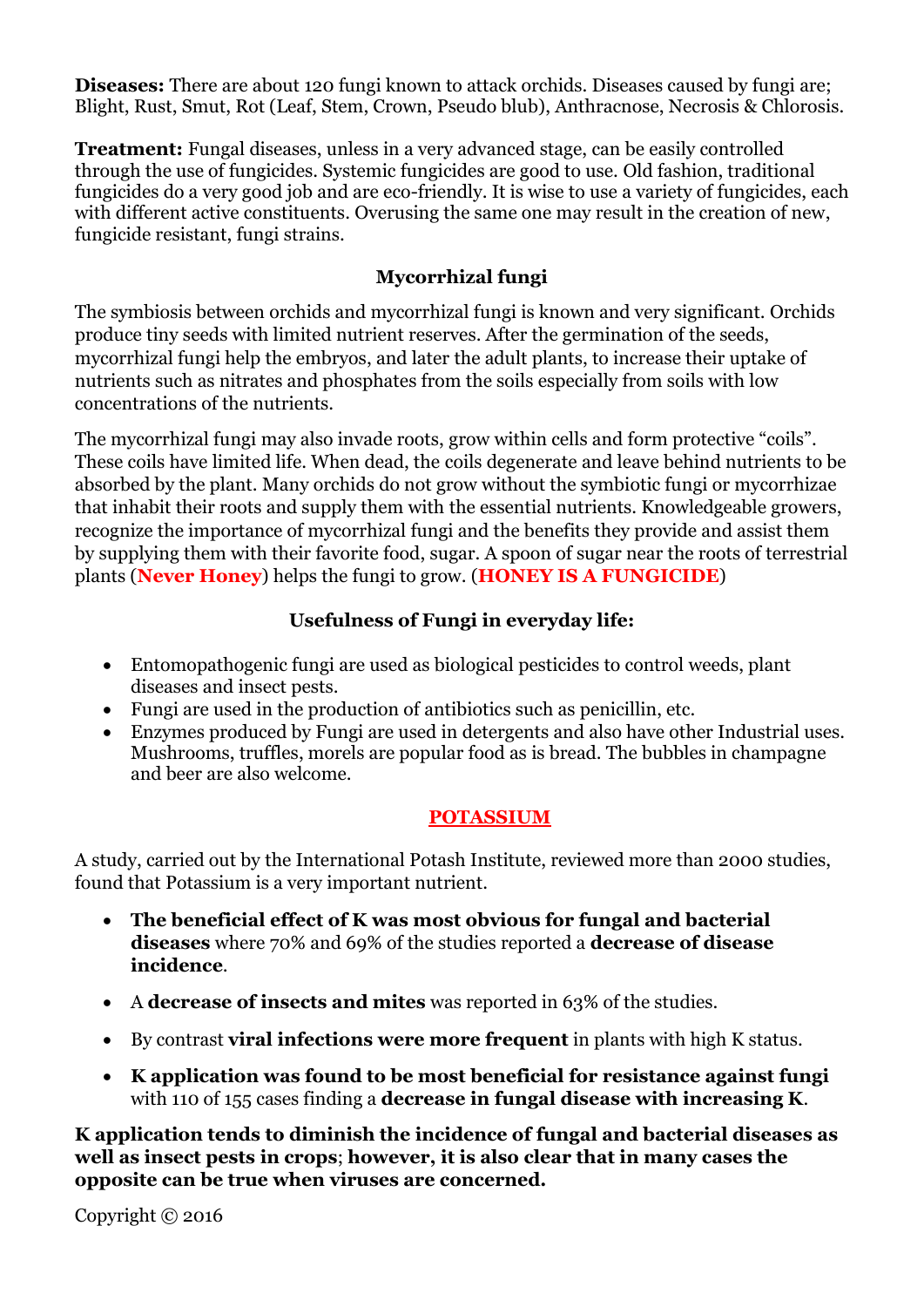## **The most common Orchid Fungi. Some species exist under two different Genera.**

| <b>Genus</b>          | <b>Species</b>   | <b>Symptoms</b>                                 |
|-----------------------|------------------|-------------------------------------------------|
| <b>Aecidium</b>       | graebnerianum    |                                                 |
| <b>Alternaria</b>     | spp              | Bloom shoot Necrosis; Blossom flecks            |
| <b>Bipolaris</b>      | setariae         | <b>Blossom flecks</b>                           |
|                       | sorokiniara      | <b>Blossom flecks</b>                           |
| <b>Botryodiplodia</b> | oncidii          | <b>Dieback</b>                                  |
| <b>Botryotinia</b>    | fuckeliana       | Grey mould; Floral spot; Floral & Petal blight; |
| <b>Botrytis</b>       | cinerea          | Soft rot                                        |
| Capnodium             | citri            | Sooty mould                                     |
| <b>Cephaleuros</b>    | virescens        | Algal spot                                      |
| <b>Cercospora</b>     | angreci          | Leaf spot                                       |
|                       | cypripedii       | Leaf spot                                       |
|                       | dendrobii        | Leaf spot                                       |
|                       | epipactitis      | Leaf spot                                       |
|                       | odontoglossi     | Leaf spot                                       |
|                       | peristeriae      | Leaf spot                                       |
| Chaetodiplodia        | spp              | Leaf spot                                       |
| Colletotrichum        | bletae           | Anthracnose "Bletia"                            |
|                       | coccodes         | Anthracnose                                     |
|                       | crassipes        | Anthracnose                                     |
|                       | dicheae          | Anthracnose                                     |
|                       | gloeosporioides  | Anthracnose                                     |
|                       | orchidearum      | Anthracnose                                     |
|                       | rosealum         | Anthracnose "Bletia"                            |
| Coniothyrium          | sp               | Leaf spot                                       |
| Corynespora           | cassiicola       | Leaf Spot                                       |
| <b>Curvularia</b>     | sp               | <b>Leaf Necrosis</b>                            |
| <b>Diplodia</b>       | bulbicola        | Leaf spot                                       |
|                       | Laelio-cattleyae | Leaf spot; Stem decay;                          |
|                       | paraphysaria     | Leaf spot                                       |
|                       | sobrali          | Leaf spot                                       |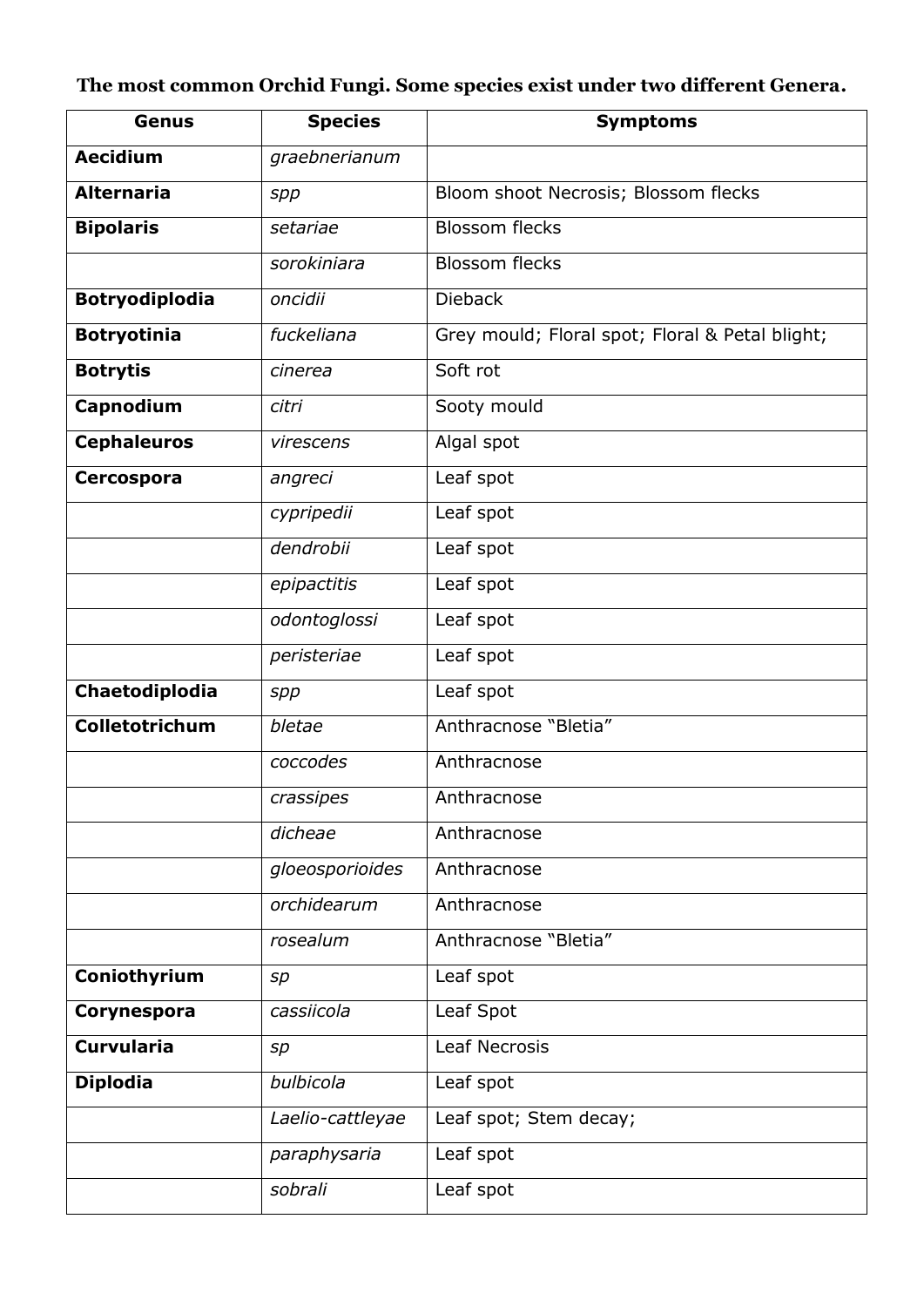| <b>Fusarium</b>       | cattleyae    | Fussarium wilt.                           |
|-----------------------|--------------|-------------------------------------------|
|                       | moniliforme  | Soft rot.                                 |
|                       | oxysporum    | Root & bulb rot                           |
| <b>Gloeodes</b>       | pomigena     | Sooty blotch                              |
| Gloeosporium          | affine       | European anthracnose                      |
|                       | cattleyae    | Anthracnose                               |
|                       | epdidendrii  | Anthracnose                               |
|                       | laeliae      | Anthracnose                               |
|                       | oncidii      | Anthracnose                               |
|                       | pallidum     | Anthracnose                               |
|                       | stanhopeae   | Anthracnose                               |
| <b>Gloesporioides</b> | sp           | Anthracnose                               |
| Glomerella            | cincta       | Leaf died-back (American Anthracnose)     |
|                       | cingulata    | Anthracnose                               |
| Guignardia            | spp          | Leaf spot                                 |
| <b>Hemileia</b>       | oncidii      | Rust                                      |
| Lasiodiplodia         | thebromae    | Leaf blight                               |
| <b>Macrophoma</b>     | cattleyicola | Leaf blight                               |
|                       | oncidii      | <b>Rust</b>                               |
| <b>Nectria</b>        | behnickiana  | Rust                                      |
|                       | bolbophyli   | Rust                                      |
|                       | bulbicola    | Dry rot                                   |
| Phoma                 | spp          |                                           |
| Phyllosticta          | capitalensis | Leaf spots & lesions; Chlorotic spots.    |
|                       | pyriformis   | Yellow leaf spot                          |
| Phyllostictina        | pyriformis   | Leaf spot                                 |
| Physalospora          | cattleyae    | Leaf spot; Anthracnose                    |
|                       | orchidearum  | Anthracnose                               |
| Phytophthora          | cactorum     | Black, Leaf, Crown, Stem, bulb & Root rot |
|                       | cinnamoni    | Leaf, Stem, bulb & Root rot               |
|                       | nicotianae   | Leaf, Stem, bulb & Root rot               |
|                       | palmivora    | Root & Black rot                          |